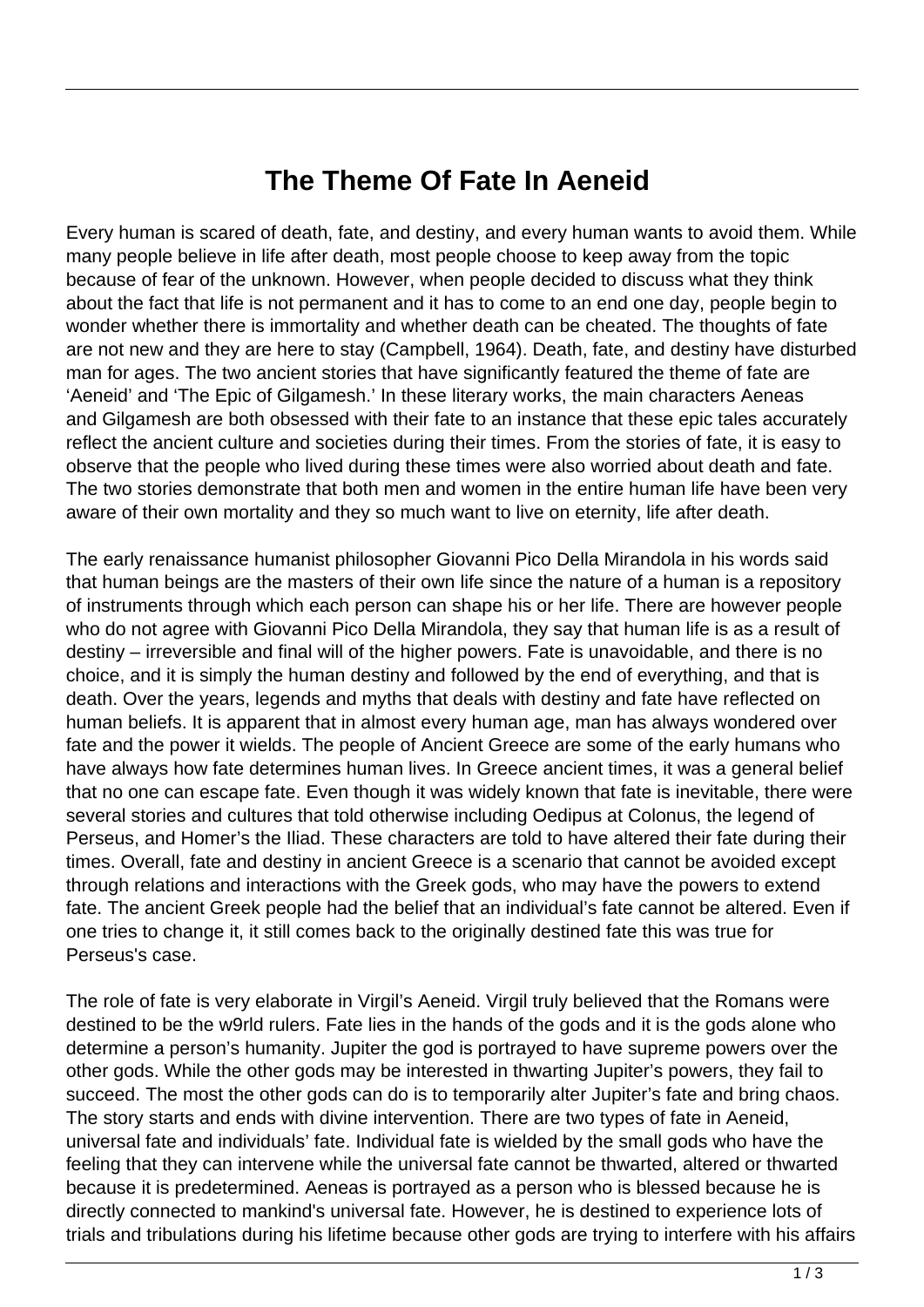and making efforts to rewrite fate from its course.

Fate is the primary theme is Aeneid. The main character Aeneas's fate is to become the hero who will ultimately champion the glorification of Rome. Aeneas' role in assisting restore the Roman state cannot be underestimated as he embodies the character traits of a true noble Roman. Virgil had a strong belief that world affairs are controlled by the gods or fate, and not by the people.in this school of thought, it is clear that fate had it that Rome will attain its greatness and nothing would change that destiny. Virgil uses prophesy to emphasize on the role of the gods in determining fate and destiny. A perfect example of fate is seen in the conversation between Venus and Jupiter where a prophecy is declared. Jupiter prophesies to Venus that and 'Romulus shall take the rulership and build the walls of Mars' own city... I give them empire without end' (10-1), and that Aeneas will be carried and 'Romulus shall take the rulership and build the walls of Mars' own city... I give them empire without end' (10-1). It is this prophesy that establishes what needs to be given in the conclusion of the epic. Vigil reveals the failures and successes of the divine intervention through Aenea's journey to greatness.

The author begins to develop Aeneas's character in Book III, preparing him for his final and true destiny. The most interesting part of the journey is that he is made aware of his destiny and he begins to pursue it (George, 2007). Fate starts to reveal itself as Aeneas recounts his adventures to Dido. Aeneas concludes by saying that he was confident the gods "drove me upon your shore' (80). The author then begins portraying Aeneas as the symbol of the Roman people. Mercury is seen intervening on the relationship between Dido and Aeneas, asking him if he is 'forgetful' (90) of his own fate. Mercury takes it upon himself and reminds Aeneas by saying that 'The very god of gods, whose power sways / both earth and heaven, send me down to you / from bright Olympus' (IV. 357-9). Aeneas is 'struck dumb' (373) and 'stunned' (373) by the vision and is suddenly aware of fate after his fight with Dido ends. The importance of this fight was to forcefully remind Aeneas of his fate, and this could have been gods using Mercury to remind him. It is after this fight with Jupiter that Aeneas becomes more focused on his fate hungrier to accomplish his objective. Once he leaves Dildo, the universal Carthage is achieved. The role of fate begins to manifest as he becomes victorious in his quest.

In the second fate story, The Epic of Gilgamesh, at the beginning Gilgamesh is the ruling ancient king of Uruk and he has a gift of foresight (Dickson, 2007). Gilgamesh has several dreams regarding his fate and he has unconditionally accepted the fate placed upon him by the gods. Enkidu helps the king interpret his dream, and he says that the father of the gods, Enlil has given Gilgamesh the kingship, and that is his destiny. However, Enkidu tells the king that eternal life is however not his destiny.

Instead of being upset by the god's position that he will not live forever, Gilgamesh decides to put his name alongside the famous names in history. He sets the standards to write history that no man has ever written. He decides to raise a monument to the gods (70-71) and by engaging in historical fights. Gilgamesh makes his mission a reality, as he goes ahead to defeat the forest guardian, Humbaba and later on the bull of heaven. In the battles, the kind declares that he has nothing to fear because when he finally falls, he shall have left behind a name that will remain in history forever. Gilgamesh has now reconciled by himself and has rested knowing that the gods determined his fate and he will die, but he begins to desire to live an eternal life. After Gilgamesh kills the two beasts, the gods declare that his friend Enkidu must die. He is obviously disturbed by this fate. he finally comes to the reality that death is inevitable, and not some myth that has no bearing. He begins to think he can defeat fate, but ultimately, he died.